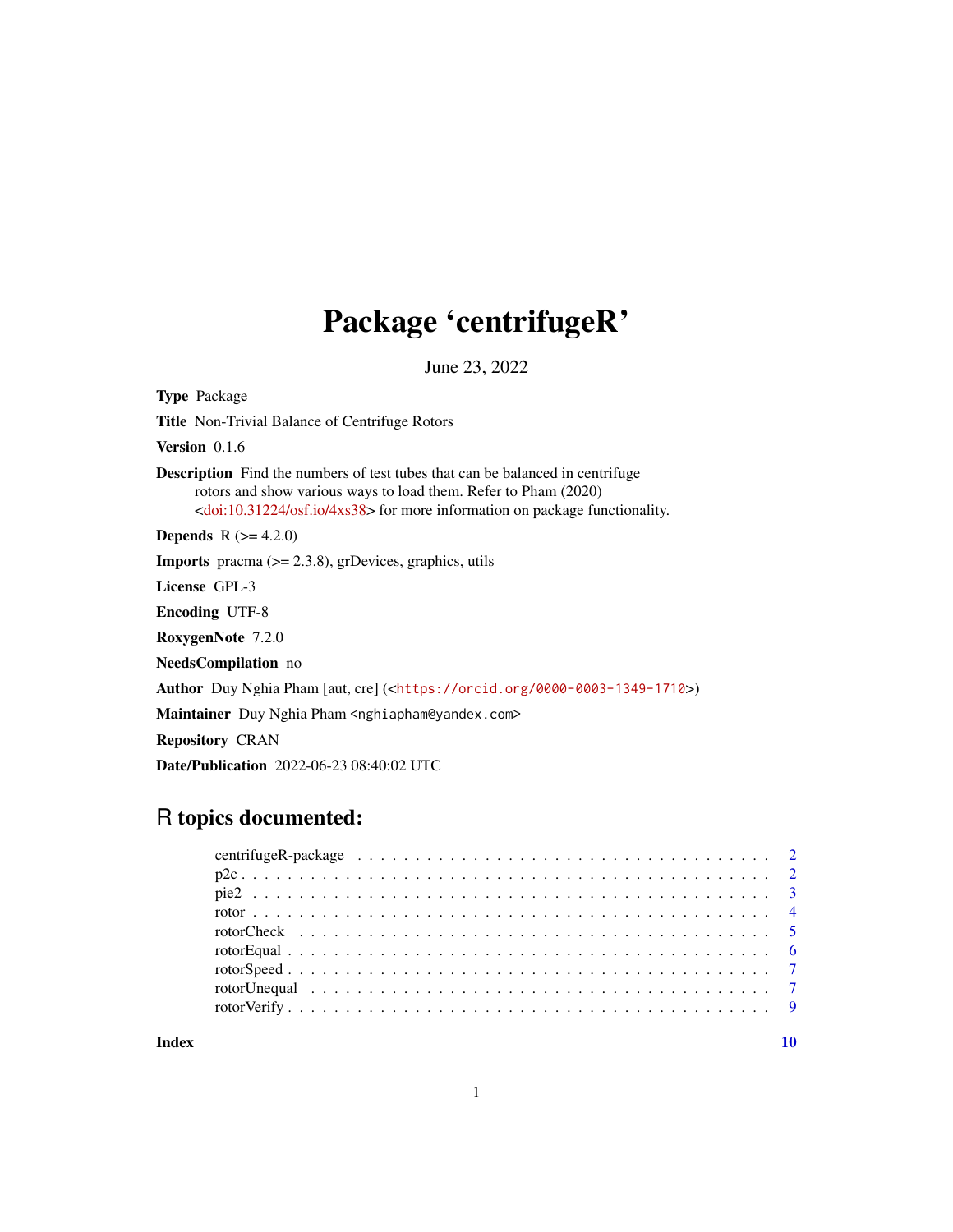<span id="page-1-0"></span>centrifugeR-package *centrifugeR: Non-Trivial Balance of Centrifuge Rotors*

## **Description**

Find the numbers of test tubes that can be balanced in centrifuge rotors and show various ways to load them. Refer to Pham (2020) [doi:10.31224/osf.io/4xs38](https://doi.org/10.31224/osf.io/4xs38) for more information on package functionality.

#### Guidelines

centrifugeR helps obtain the perfect centrifuge balance. Call [rotor](#page-3-1) to know how many tubes can be loaded into the rotor and see different ways to place these tubes. Also, call [rotorVerify](#page-8-1) to verify the balance of pre-existing tube configurations. Call [rotorSpeed](#page-6-1) for RPM/RCF conversion.

#### Copyright

centrifugeR: Non-Trivial Balance of Centrifuge Rotors. Copyright (C) 2020-2022 Duy Nghia Pham

centrifugeR is free software: you can redistribute it and/or modify it under the terms of the GNU General Public License as published by the Free Software Foundation, either version 3 of the License, or (at your option) any later version.

centrifugeR is distributed in the hope that it will be useful, but WITHOUT ANY WARRANTY; without even the implied warranty of MERCHANTABILITY or FITNESS FOR A PARTICULAR PURPOSE. See the GNU General Public License for more details.

You should have received a copy of the GNU General Public License along with centrifugeR. If not, see <https://www.gnu.org/licenses/>.

#### Author(s)

Duy Nghia Pham <nghiapham@yandex.com>

p2c *Convert Hole Positions to Coordinates*

#### Description

p2c returns the coordinates of rotor holes. This is not meant to be called directly.

#### Usage

 $p2c(x, y)$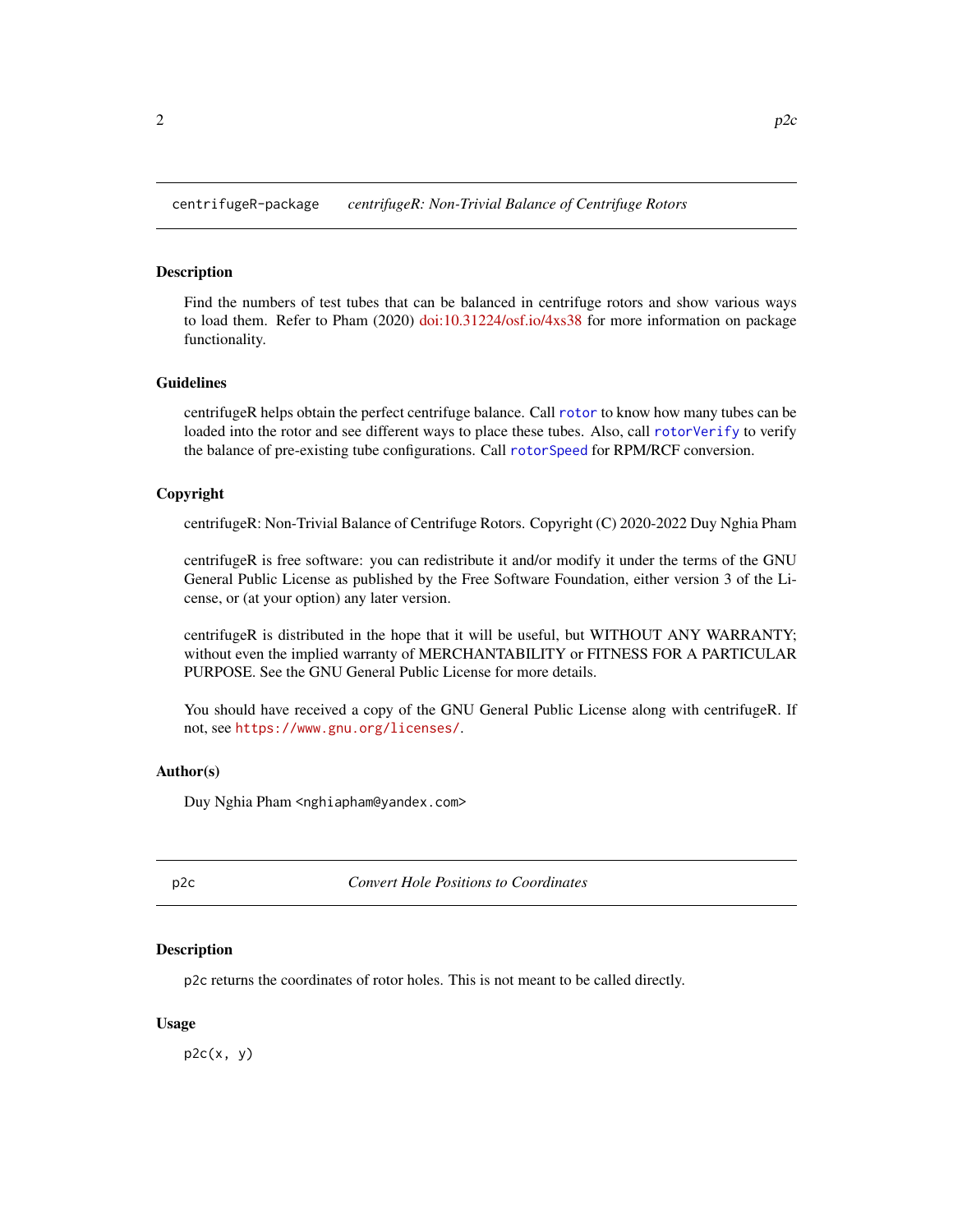#### <span id="page-2-0"></span> $pie2$  3

## Arguments

| an integer or a vector, the hole position(s). |
|-----------------------------------------------|
| an integer, the number of rotor holes.        |

## Value

p2c returns a vector of coordinates.

pie2 *Draw a Rotor*

## Description

pie2 was modified after [pie](#page-0-0). This is not meant to be called directly.

## Usage

```
pie2(
  x,
 labels = names(x),edges = 200,
  radius = 0.8,
 clockwise = FALSE,
  init.angle = if (clockwise) 90 else 0,
  density = NULL,
  angle = 45,
  col = NULL,border = NULL,
 lty = NULL,main = NULL,
 panel = NULL,
  ...
\mathcal{L}
```
## Arguments

| x          | See pie for more details. |
|------------|---------------------------|
| labels     | See pie for more details. |
| edges      | See pie for more details. |
| radius     | See pie for more details. |
| clockwise  | See pie for more details. |
| init.angle | See pie for more details. |
| density    | See pie for more details. |
| angle      | See pie for more details. |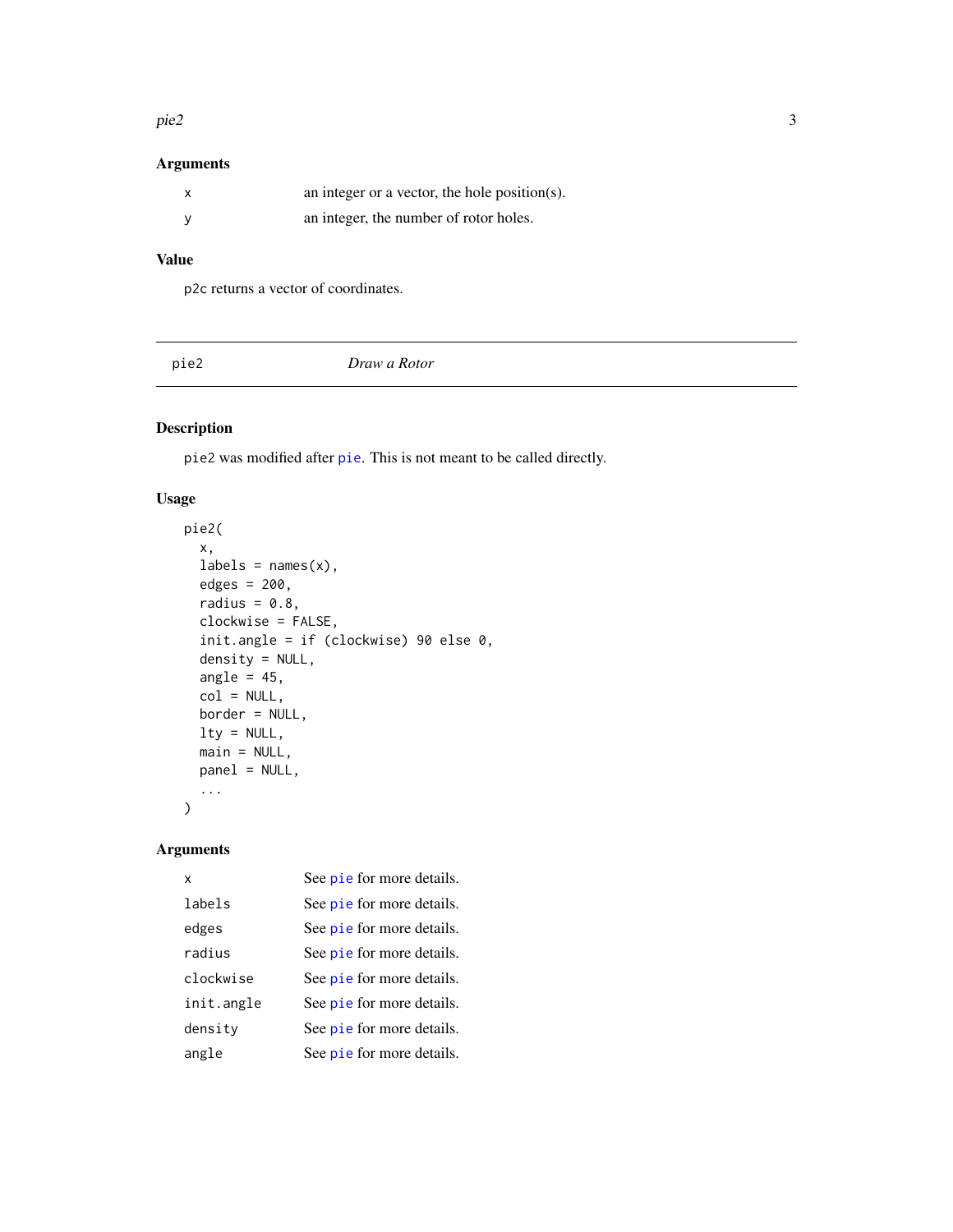<span id="page-3-0"></span>

| col    | See pie for more details.    |
|--------|------------------------------|
| border | See pie for more details.    |
| lty    | See pie for more details.    |
| main   | See pie for more details.    |
| panel  | a letter for labeling panel. |
|        | See pie for more details.    |

## Value

pie2 returns a figure.

<span id="page-3-1"></span>rotor *Balance Tubes Using Higher-Order Symmetrical Configurations*

## Description

rotor returns the numbers of tubes that can and cannot be loaded in a centrifuge rotor and optionally shows various ways to balance a certain number of tubes.

## Usage

rotor(n,  $k = NULL$ , seed = 1, elapse = 1)

## Arguments

| n      | an integer, the number of rotor holes.                                                                                                          |
|--------|-------------------------------------------------------------------------------------------------------------------------------------------------|
| k.     | an integer, the number of tubes (optional).                                                                                                     |
| seed   | an integer, the seed for random number generation. Setting a seed ensures the<br>reproducibility of the result. See set, seed for more details. |
| elapse | an integer, the constrained time in seconds for random sampling.                                                                                |

## Details

The number of rotor holes n ranges from 4 to 48.

## Value

rotor returns a list with two components:

| check | a list with three components:                                           |
|-------|-------------------------------------------------------------------------|
|       | n the number of rotor holes.                                            |
|       | valid a vector containing the numbers of tubes that can be loaded.      |
|       | invalid a vector containing the numbers of tubes that cannot be loaded. |
| load  | a list with three components:                                           |
|       | k the number of tubes.                                                  |
|       | decompose a data frame showing different ways to decompose k.           |
|       | hole a data frame showing hole positions to load tubes.                 |
|       | visual a list of rotor images showing hole positions to load tubes.     |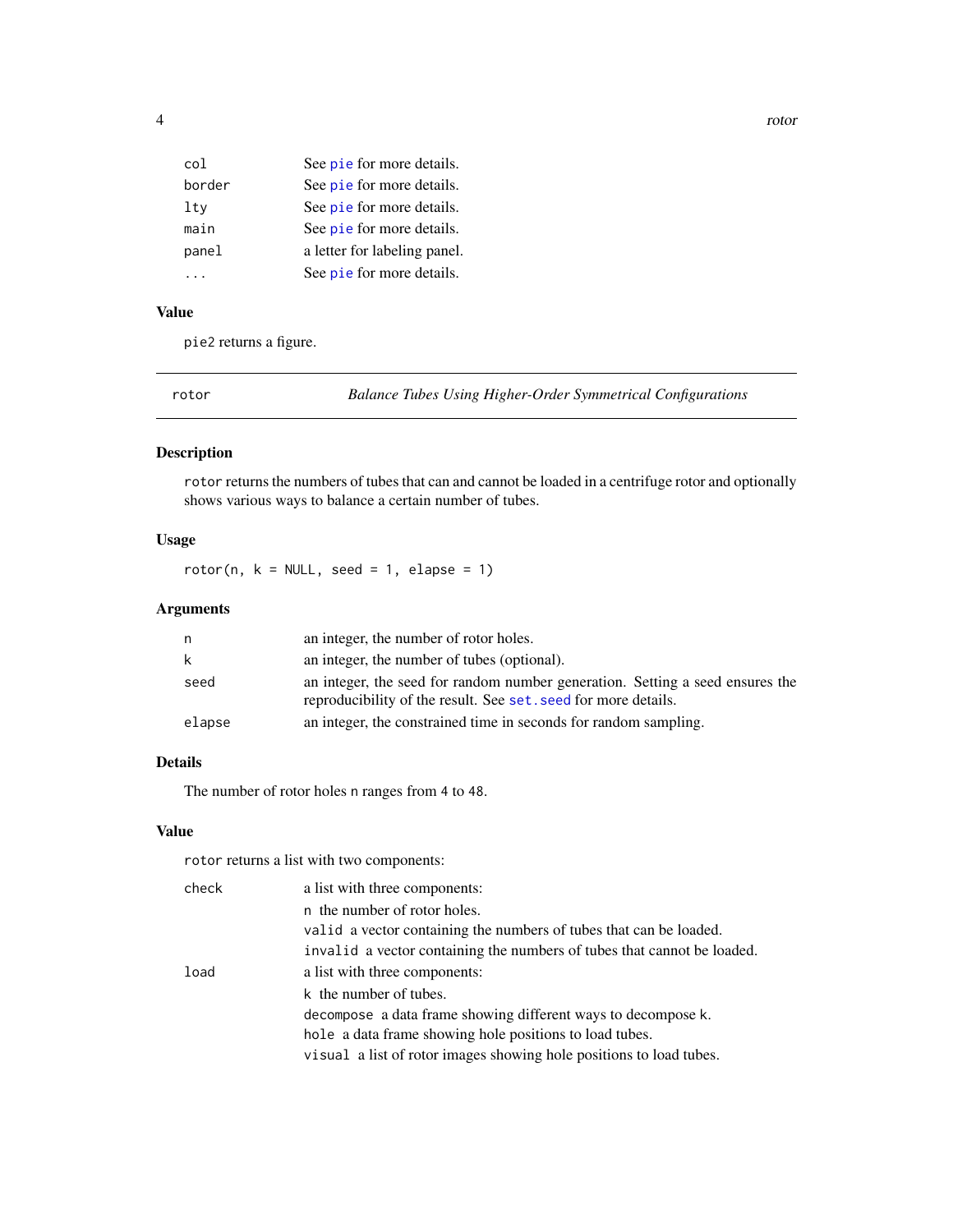#### <span id="page-4-0"></span>rotorCheck 5

#### References

Sivek G. On vanishing sums of distinct roots of unity. Integers. 2010;10(3):365-8.

Peil O, Hauryliuk V. A new spin on spinning your samples: balancing rotors in a non-trivial manner. arXiv preprint arXiv:1004.3671. 2010 Apr 21.

## See Also

[rotorVerify](#page-8-1) for verifying the balance of pre-existing tube configurations.

#### Examples

rotor(30, 7)

#### <span id="page-4-1"></span>rotorCheck *Check Centrifuge Rotors*

#### Description

rotorCheck returns the numbers of tubes that can and cannot be loaded in a single operation.

#### Usage

rotorCheck(n, k = NULL)

## Arguments

| n | an integer, the number of rotor buckets. |
|---|------------------------------------------|
|   | an integer, the number of tubes.         |

### Details

The number of rotor buckets n ranges from 4 to 48.

If k is specified, rotorCheck will check whether the input number of tubes can be loaded or not.

#### Value

rotorCheck returns a list with two components:

| valid | a vector containing the numbers of tubes that can be loaded. |
|-------|--------------------------------------------------------------|
|       |                                                              |

invalid a vector containing the numbers of tubes that cannot be loaded.

## References

Sivek G. On vanishing sums of distinct roots of unity. Integers. 2010;10(3):365-8.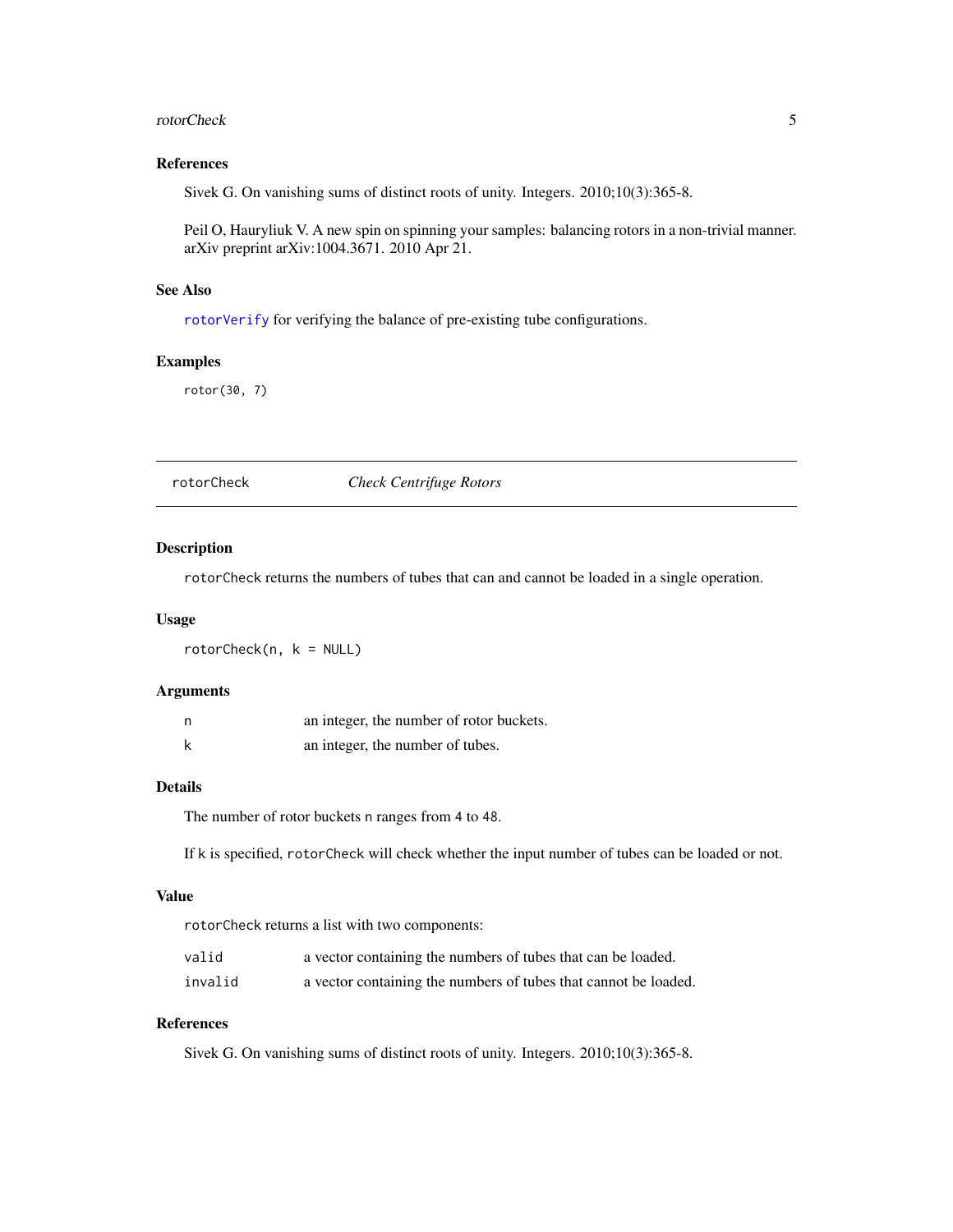#### <span id="page-5-0"></span>See Also

[rotorEqual](#page-5-1) for balancing tubes of equal mass and [rotorUnequal](#page-6-2) for balancing tubes of unequal mass.

#### <span id="page-5-1"></span>rotorEqual *Balance Tubes of Equal Mass*

## Description

rotorEqual returns the positions of rotor buckets that must be loaded or empty to balance tubes of equal mass.

#### Usage

rotorEqual(n, k, seed = 2019)

#### Arguments

|      | an integer, the number of rotor buckets.                                      |
|------|-------------------------------------------------------------------------------|
|      | an integer, the number of tubes.                                              |
| seed | an integer, the seed for random number generation. Setting a seed ensures the |
|      | reproducibility of the result. See set, seed for more details.                |

#### Details

The number of rotor buckets n ranges from 4 to 48. The number of tubes k must be greater than 0 and smaller than the number of rotor buckets n.

#### Value

rotorEqual returns a list with two components:

| loaded | a vector containing the positions of rotor buckets that must be loaded. |
|--------|-------------------------------------------------------------------------|
| empty  | a vector containing the positions of rotor buckets that must be empty.  |
|        | rotor Equal also plots a schematic diagram of the centrifuge rotor.     |

#### References

Sivek G. On vanishing sums of distinct roots of unity. Integers. 2010;10(3):365-8.

Peil O, Hauryliuk V. A new spin on spinning your samples: balancing rotors in a non-trivial manner. arXiv preprint arXiv:1004.3671. 2010 Apr 21.

#### See Also

[rotorCheck](#page-4-1) for checking centrifuge rotors and [rotorUnequal](#page-6-2) for balancing tubes of unequal mass.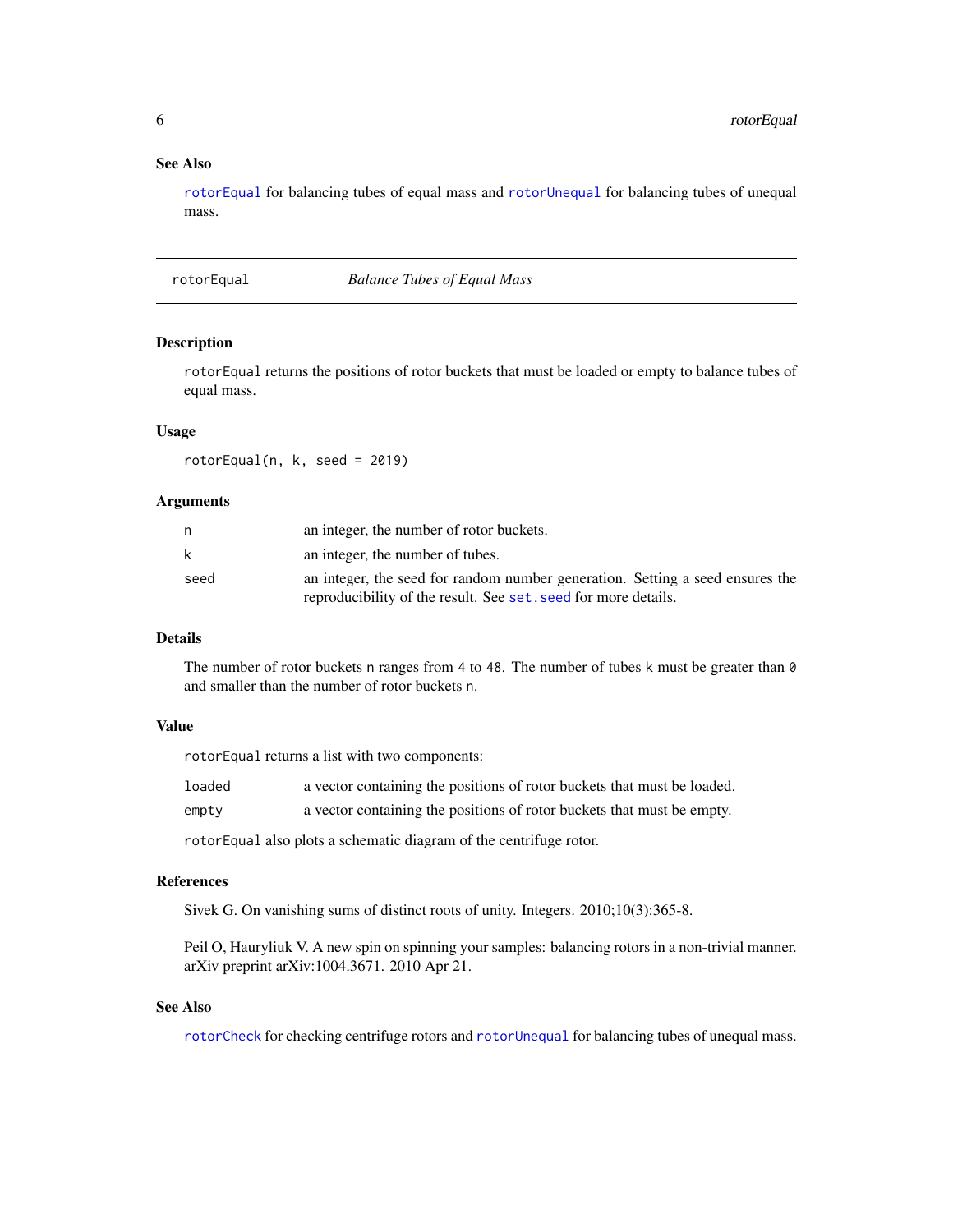<span id="page-6-1"></span><span id="page-6-0"></span>

#### Description

rotorSpeed converts rotational speed to relative centrifuge force and vice versa.

## Usage

rotorSpeed(radius, value, type)

## Arguments

| radius | a numeric, the centrifugal radius in millimeters.                                                              |
|--------|----------------------------------------------------------------------------------------------------------------|
| value  | a numeric, the rotational speed in revolutions per minute or the relative cen-<br>trifuge force in $\times$ g. |
| type   | the type of the above-mentioned value, "rpm" for rotational speed or "rcf" for<br>relative centrifuge force.   |

## Value

rotorSpeed returns a numeric that is the rotational speed in revolutions per minute or the relative centrifuge force in  $\times$  g.

## References

Rickwood D, editor. Centrifugation: a practical approach. London: Information Retrieval Ltd; 1978. 224 p.

## Examples

```
rotorSpeed(100, 12000, "rpm")
rotorSpeed(100, 6000, "rcf")
```
<span id="page-6-2"></span>rotorUnequal *Balance Tubes of Unequal Mass*

## Description

rotorUnequal returns the required masses and the positions of tubes of unequal initial mass.

#### Usage

```
rotorUnequal(n, mass = NULL, seed = 2019)
```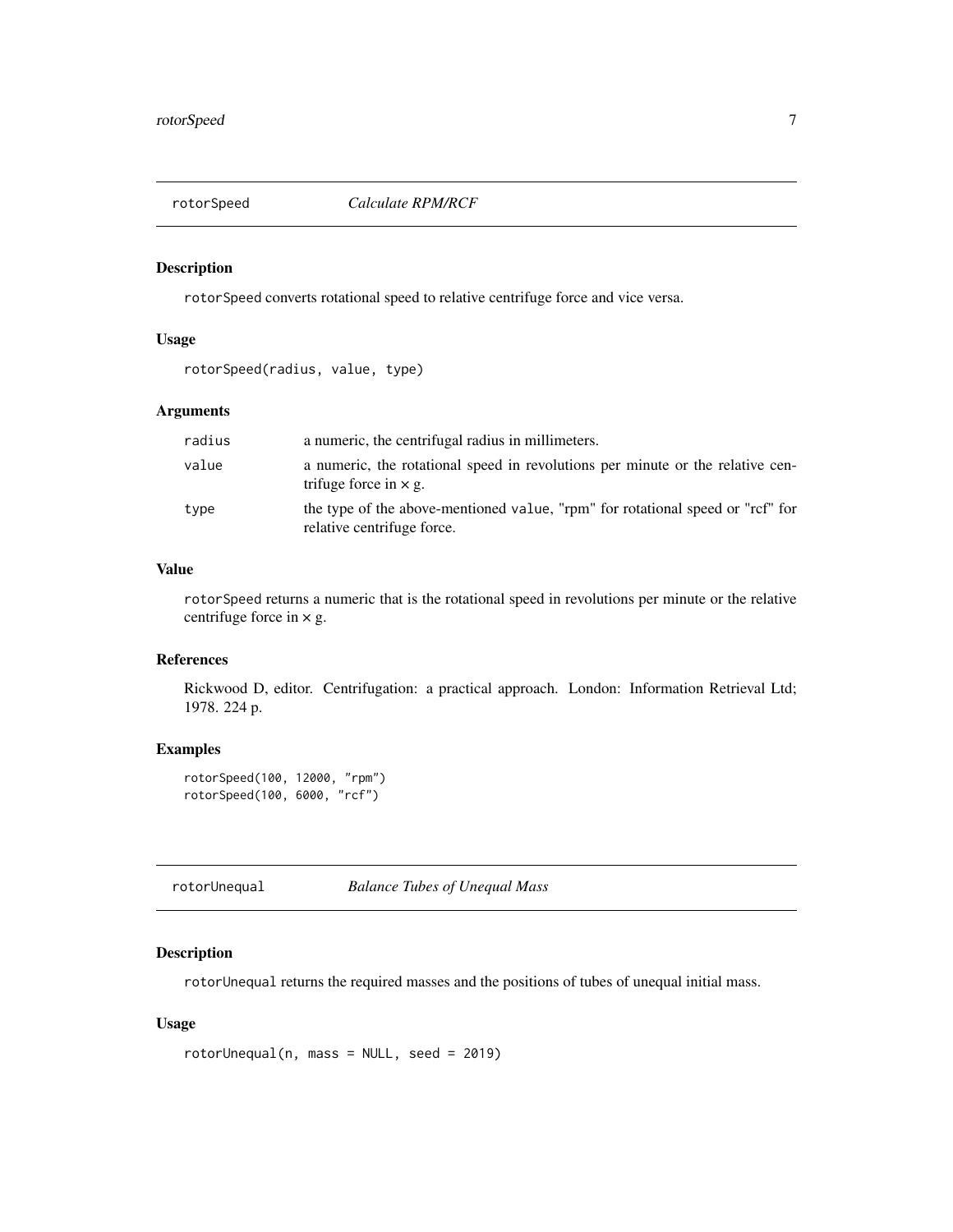#### <span id="page-7-0"></span>Arguments

| n    | an integer, the number of rotor buckets.                                                                                                        |
|------|-------------------------------------------------------------------------------------------------------------------------------------------------|
| mass | a numeric vector with optional names attribute, the masses (and optional names)<br>of tubes.                                                    |
| seed | an integer, the seed for random number generation. Setting a seed ensures the<br>reproducibility of the result. See set, seed for more details. |

#### Details

The number of rotor buckets n ranges from 4 to 48. The number of tubes (i.e. length(mass)) should not be greater than the number of rotor buckets n.

If mass is not specified, the names and the masses of tubes must then be taken from the keyboard. In case mass has no names attribute, tubes will be named automatically (i.e. S1, S2, S3, etc.).

#### Value

rotorUnequal returns a data frame with three columns:

| initial  | a vector containing the initial masses of tubes.   |
|----------|----------------------------------------------------|
| required | a vector containing the required masses of tubes.  |
| position | a vector containing the bucket positions of tubes. |
|          |                                                    |

rotorUnequal also plots a schematic diagram of the centrifuge rotor.

#### References

Sivek G. On vanishing sums of distinct roots of unity. Integers. 2010;10(3):365-8.

Peil O, Hauryliuk V. A new spin on spinning your samples: balancing rotors in a non-trivial manner. arXiv preprint arXiv:1004.3671. 2010 Apr 21.

#### See Also

[rotorCheck](#page-4-1) for checking centrifuge rotors and [rotorEqual](#page-5-1) for balancing tubes of equal mass.

## Examples

# Call the function then input the names and the masses of tubes rotorUnequal(30) liver 10.05 gill 9.68 muscle 9.88

# Prepare the masses of tubes then call the function samples  $\le$  round(rnorm(19, mean = 10, sd = 0.5), 2)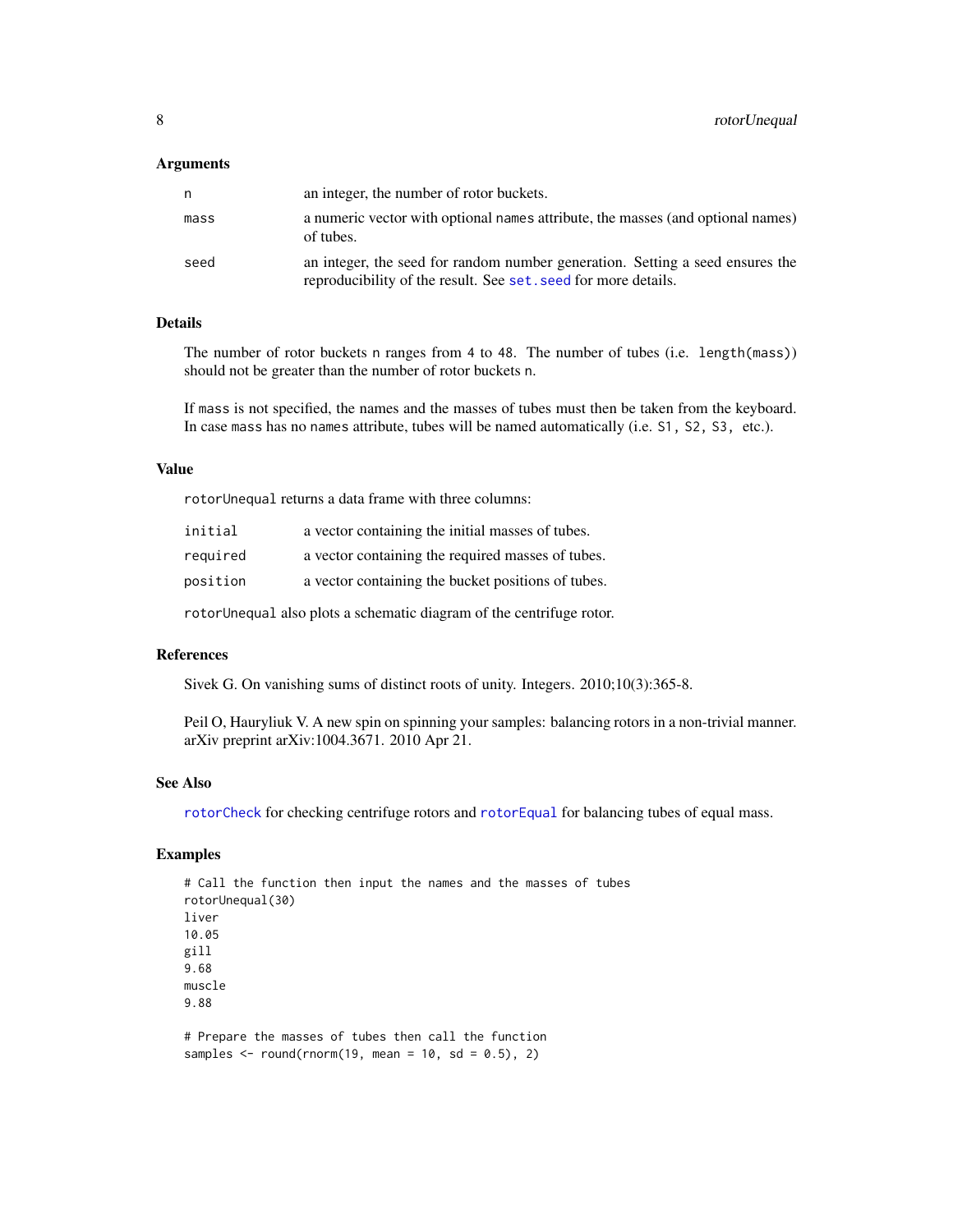## <span id="page-8-0"></span>rotorVerify 9

```
rotorUnequal(30, samples)
# Prepare the masses and the names of tubes then call the function
small.samples <- c(10.05, 9.68, 9.88)
names(small.samples) <- c("liver", "gill", "muscle")
rotorUnequal(30, small.samples)
```
<span id="page-8-1"></span>rotorVerify *Verify Centrifuge Balance*

#### Description

rotorVerify checks whether the rotor is balanced given the positions of tubes of equal mass.

#### Usage

rotorVerify(n, pos)

#### Arguments

|     | an integer, the number of rotor buckets.   |
|-----|--------------------------------------------|
| pos | an integer vector, the positions of tubes. |

#### Details

The number of rotor buckets n ranges from 4 to 48. The positions of tubes pos ranges from 1 to n.

#### Value

rotorVerify returns 1 if the rotor is balanced and  $\theta$  if the rotor is unbalanced.

#### References

Johnsson M. Balancing a centrifuge. R-bloggers. 2016. Available from: [https://www.r-bloggers](https://www.r-bloggers.com/2016/06/balancing-a-centrifuge/). [com/2016/06/balancing-a-centrifuge/](https://www.r-bloggers.com/2016/06/balancing-a-centrifuge/).

## See Also

[rotorCheck](#page-4-1) for checking centrifuge rotors.

#### Examples

```
rotorVerify(30, c(10, 20, 30))
rotorVerify(30, c(1, 11, 21, 4, 28))
```